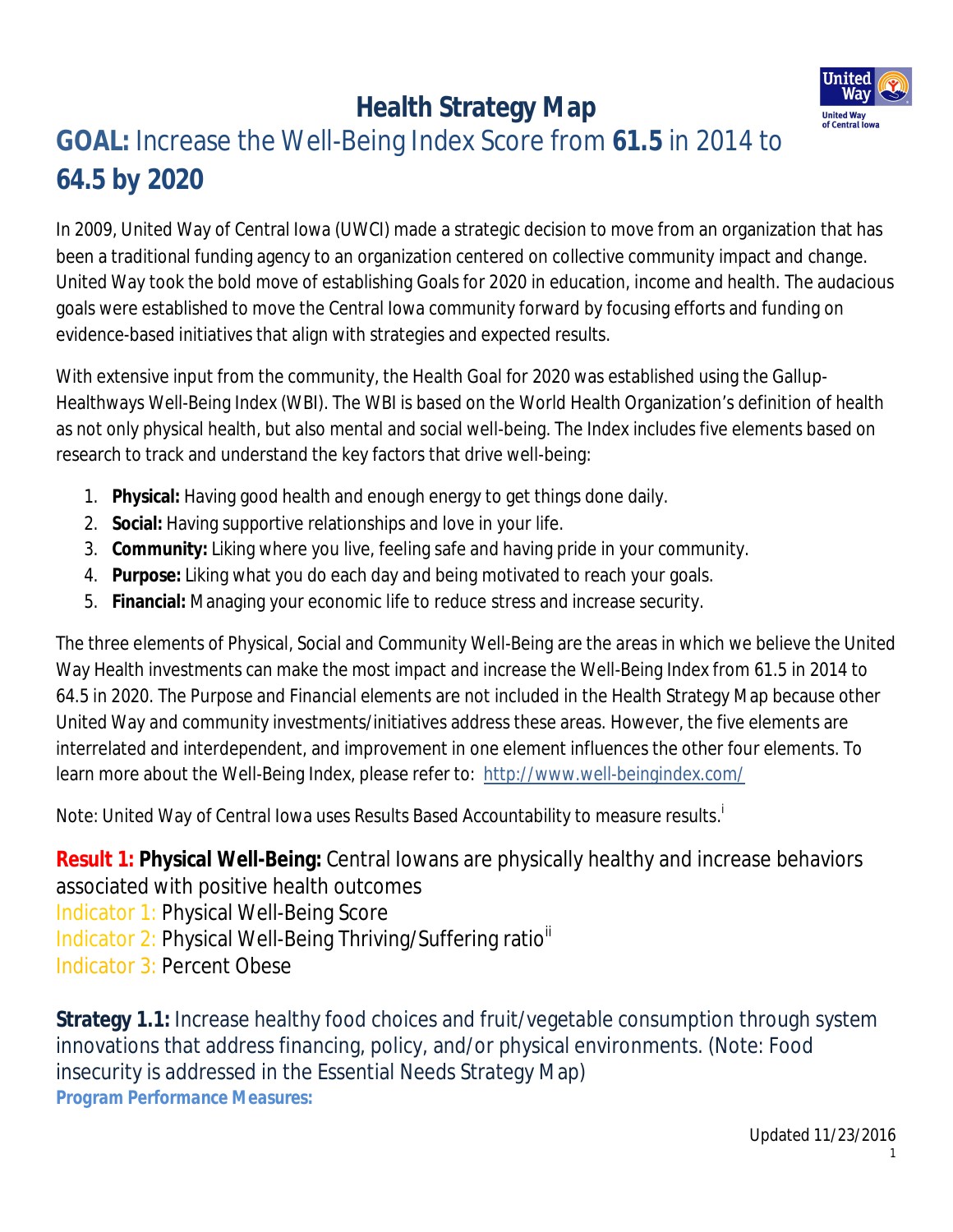

- *1. Number of families/individuals impacted*
- *2. Number/percent of families/individuals who increase fruit and vegetable consumption as a result of the system innovation*
- *3. Systemic improvements that increase healthy food choices and fruit/vegetable consumption*

#### **Strategy 1.2**: Increase opportunities for physical activity and recreation for children and adults *Program Performance Measures:*

- *1. Number of individuals impacted*
- *2. Number of Central Iowans participating in physical fitness activities that maintain or improve their physical health*
- *3. Number/percent of Central Iowans who are exercising or participating in physical activities for 30+ minutes 3 times a week or more*
- *4. Systemic improvements that increase opportunities to expand access to physical activity*
- *5. Number/percent of organizations that incorporate one or more of the 10 strategies of Let's Go! 5210*

#### **Strategy 1.3:** Increase access to health prevention and treatment by addressing barriers and supporting individuals to navigate systems

*Program Performance Measures:* 

- *1. Number of individuals impacted*
- *2. Number of individuals completing health/dental treatment*
- *3. Number/percent of individuals who are able to establish a medical home*
- *4. Number/percent of individuals who have increased knowledge of the medical and social service systems*
- *5. Number/percent of individuals who improve decision making skills related to healthy behaviors*
- *6. Number/percent of individuals who achieve individual goals*

### **Result 2: Social and Emotional Well-Being:** Central Iowans have a positive outlook and engage

in supportive relationships

- Indicator 1: Social Well-Being Score
- Indicator 2: Social Well-Being Thriving/Suffering ratio
- Indicator 3: Percent who have someone in their life who encourages them to be healthy
- Indicator 4: Percent who report feeling stress

### **Strategy 2.1:** Increase opportunities for vulnerable populations to reduce social isolation and increase positive, healthy social interactions and experiences

*Program Performance Measures:* 

- *1. Number of individuals impacted*
- *2. Number of social opportunities provided*
- *3. Number/percent of individuals who show improvement in emotional well-being*
- *4. Number/percent of individuals who engage in multiple social opportunities*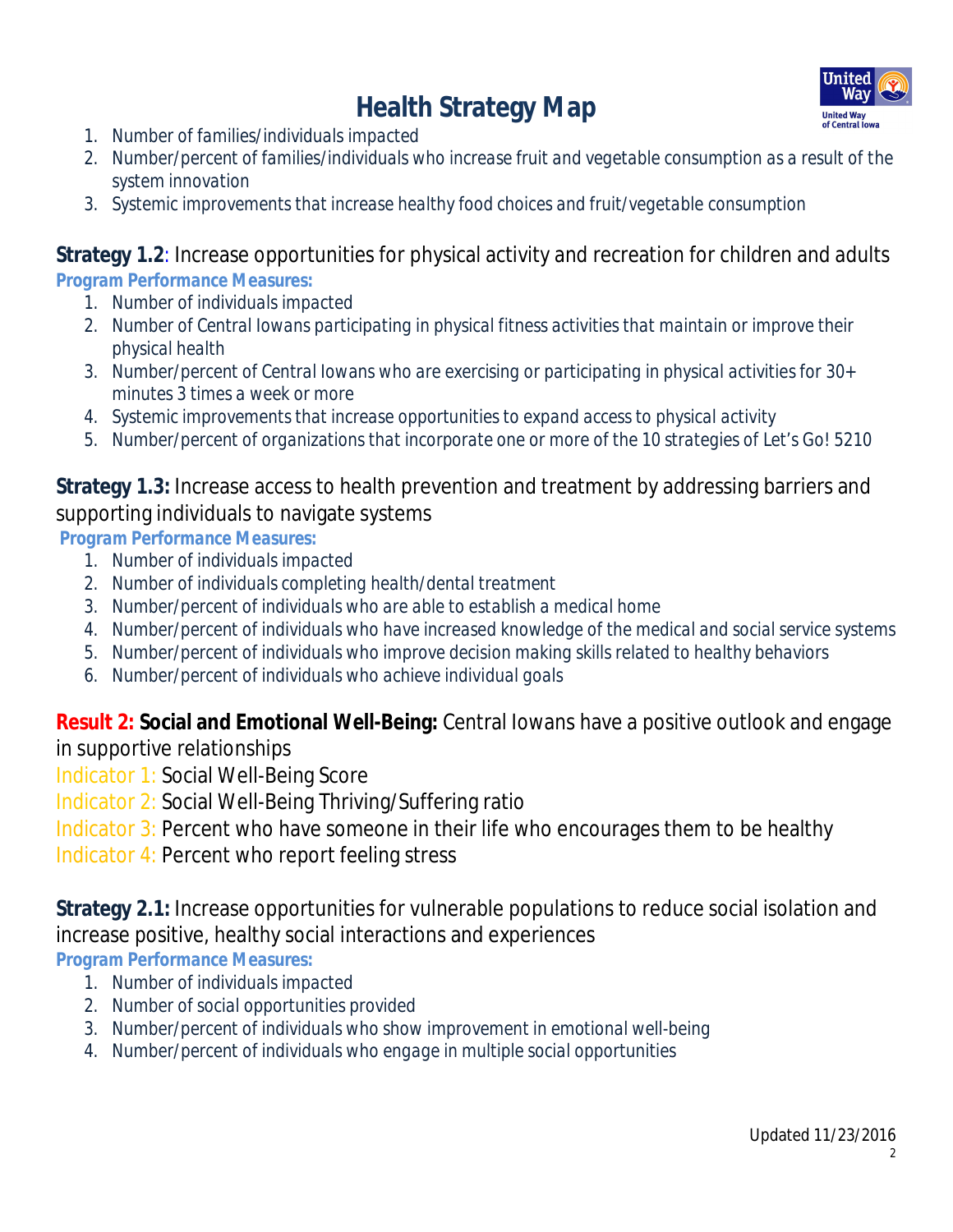

#### **Strategy 2.2:** Support healthy brain development and build resilient children, families, and communities

*Program Performance Measures:* 

- *1. Number of individuals impacted*
- *2. Number/percent of individuals who increase knowledge and awareness about the impact of healthy brain development*
- *3. Systemic improvements that increase knowledge about brain development and resiliency of individuals and communities*
- *4. Number/percent individuals that have received an introductory trauma or ACEs training*

### **Strategy 2.3:** Improve access to behavioral health services for children and adults in alignment with the *2015 Behavioral Health in Central Iowa* report

*Program Performance Measures:* 

- *1. Number of individuals screened for mental health*
- *2. Number/percent of individuals screened for mental health who received an intervention*
- *3. Number/percent of individuals who complete drug/alcohol treatment*
- *4. Number/percent of individuals who avoid placement in a higher level of care*
- *5. Number/percent of clients that are screened for toxic stress or history of trauma*

**Result 3: Community Well-Being:** Central Iowans live, work, and play in safe, healthy, and connected neighborhoods and communities

Indicator 1: Community Well-Being Index Score

- Indicator 2: Community Well-Being Thriving/Suffering ratio
- Indicator 3: Percent who always feel safe and secure in central Iowa

Indicator 4: Percent who are satisfied with the city or area where they live

**Strategy 3.1:** Strengthen neighborhoods to promote social engagement and social connectivity *Program Performance Measures:* 

- *1. Number of individuals impacted*
- *2. Number of neighborhoods impacted*
- *3. Number/percent of activities to promote social engagement/connectivity in the neighborhood/community*
- *4. Number/percent of increased social engagement/connectivity in the neighborhood/community*
- 5. *Number/percent of individuals/neighborhoods who increase social connectivity*

### **Strategy 3.2:** Create safe and health-promoting environments (neighborhoods, workplaces, schools)

*Program Performance Measures:* 

- *1. Number of individuals impacted*
- *2. Number of environments (neighborhoods, workplaces, schools) impacted*
- *3. Number/percent of individuals who increase knowledge of the health and safety of the community*